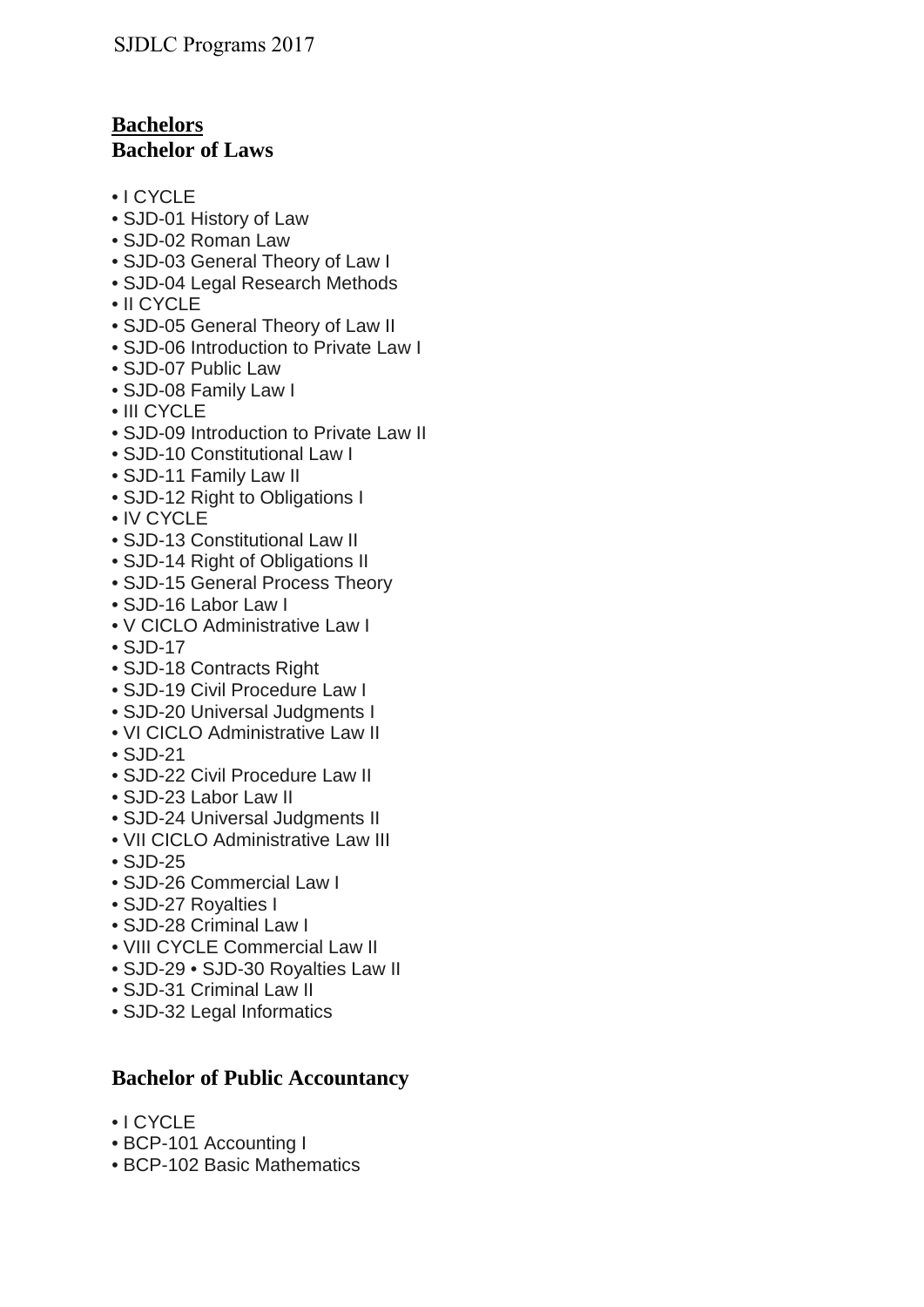- BCP-103 Applied Computing
- BCP-104 Technical English
- II CYCLE
- BCP-201 General Administration
- BCP-202 Economy
- BCP-203 Techniques of Expression
- BCP-204 Accounting II
- III CYCLE
- BCP-301 Financial Mathematics
- BCP-302 Accounting III
- BCP-303 Cost Accounting I
- BCP-304 Tax Legislation
- IV CYCLE
- BCP-401 Fundamentals of Statistics
- BCP-402 Labor Legislation
- BCP-403 Accounting IV
- BCP-404 Finance I
- V CYCLE
- BCP-501 Accounting V
- BCP-502 Cost Accounting II
- BCP-503 Finance II
- BCP-504 Administrative Analysis
- VI CYCLE
- BCP-601 Cost Accounting III
- BCP-602 Mercantile Legislation
- BCP-603 Accounting VI
- BCP-604 Budgeting Techniques
- VII CYCLE
- BCP-701 Finance III
- BCP-702 Accounting Designs
- BCP-703 Computer Accounting
- BCP-704 Audit I
- VIII CYCLE
- BCP-801 Commercial Insurance
- BCP-802 Financial Intermediaries
- BCP-803 Advanced Accounting
- BCP-804 Financial Business Administration

## **Bachelor of Business Administration**

- I CYCLE
- ADM-101 Principles of Management
- ADM-102 Mathematical Foundations
- ADM-103 Applied Computing
- ADM-104 Communication Techniques
- II CYCLE
- ADM-201 Accounting I
- ADM-202 Marketing I
- ADM-203 Fundamentals of Statistics
- ADM-204 Mercantile Legislation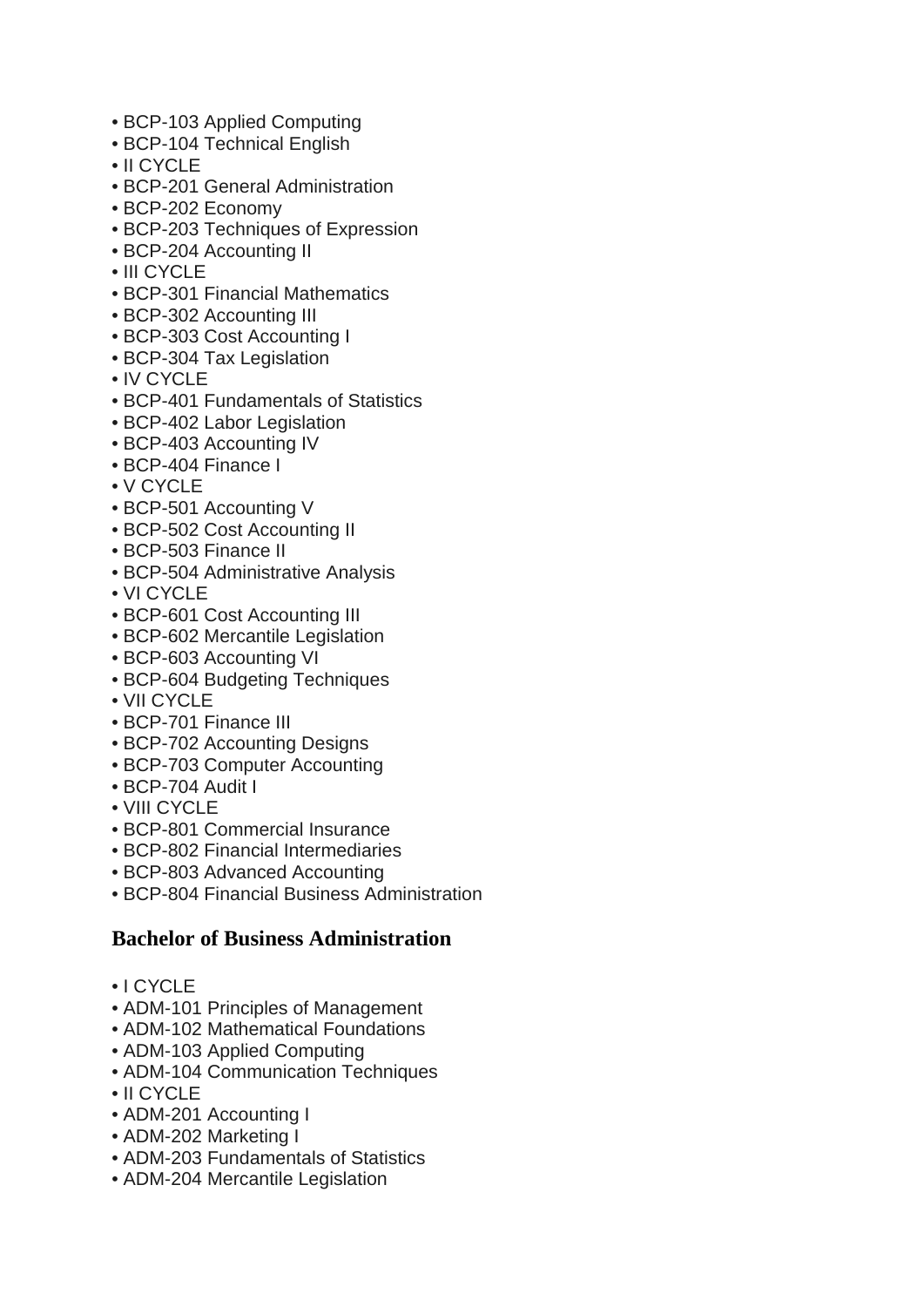- III CYCLE
- ADM-301 Financial Mathematics
- ADM-302 Accounting II
- ADM-303 Marketing II
- ADM-304 Business Economics
- IV CYCLE
- ADM-401 Finance I
- ADM-402 Human Resource Management
- ADM-403 Macroeconomics
- ADM-404 Labor Legislation
- V CYCLE
- ADM-501 Finance II
- ADM-502 Accounting Costs
- ADM-503 Production Management
- ADM-504 Business Strategy
- VI CYCLE
- ADM-601 Operational Control
- ADM-602 Occupational Safety and Health
- ADM-603 Work Psychology
- ADM-604 Budgeting Techniques
- VIl CICLO
- ADM-701 Operations Analysis
- ADM-702 Formulation and Evaluation of Projects
- ADM-703 Inventory Management and Purchasing Management
- ADM-704 Administrative Analysis
- VIII CYCLE
- ADM-801 Capital Markets
- ADM-802 General Audit
- ADM-803 Management by Objectives
- ADM-804 Market Research

## **Bachelor of Business Administration with Emphasis in Human Resources**

- I CYCLE
- ADM-101 Principles of Management
- ADM-102 Fundamentals of Mathematics
- ADM-103 Applied Computing
- ADM-104 Communication Techniques
- II CYCLE
- ADM-201 Accounting I
- ADM-202 Marketing I
- ADM-203 Fundamentals of Statistics
- ADM-204 Mercantile Legislation
- III CYCLE
- ADM-301 Financial Mathematics
- ADM-302 Accounting II
- BRH-01 Training and Development of Human Resources
- ADM-304 Business Economics
- IV CYCLE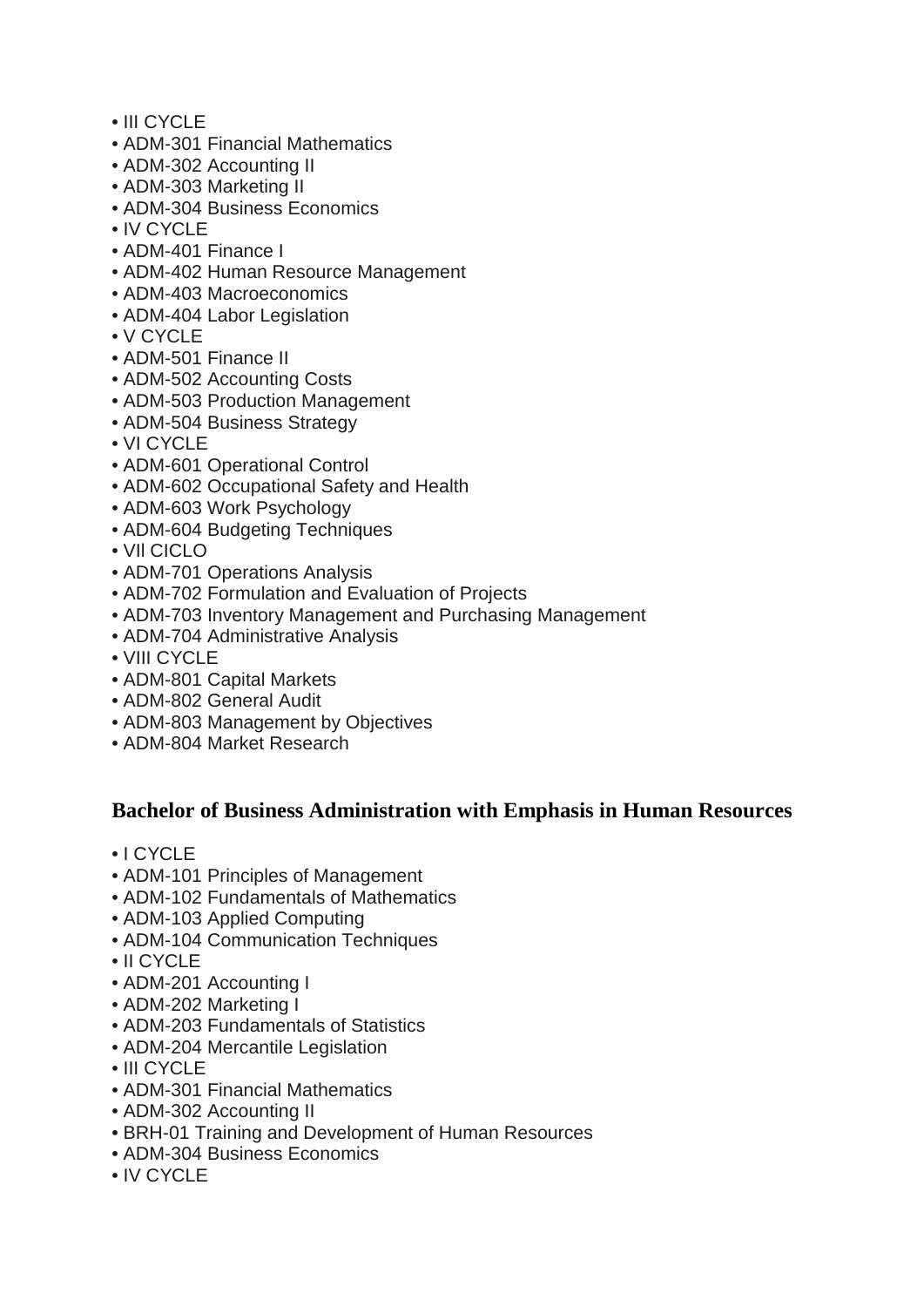- ADM-401 Finances I
- ADM-402 Human Resource Management
- ADM-403 Macroeconomics
- ADM-404 Labor Legislation
- V CYCLE
- ADM-501 Finance II
- ADM-502 Accounting Costs
- BRH-02 Recruitment and Selection of Personnel
- BRH-03 Classification and Evaluation of Posts
- VI CYCLE
- ADM-601 Operational Control
- ADM-602 Occupational Safety and Health
- ADM-603 Work Psychology
- ADM-604 Budgeting Techniques
- VII CYCLE
- BRH-04 The Human Factor in the Company
- ADM-702 Formulation and Evaluation of Projects
- BRH-05 Professional Training
- ADM-704 Administrative Analysis
- VIII CYCLE
- BRH-06 Personal Realization Des. Human Resources
- BRH-07 Planning and Organization of Companies
- BRH-08 Organizational Behavior and Development
- BRH-09 Management Information Systems

## **Bachelor of Business Administration with Emphasis in Management and Information Services**

- I CYCLE
- ADM-101 Principles of Management
- ADM-102 Fundamentals of Mathematics
- ADM-103 Applied Computing
- ADM-104 Communication Techniques
- II CYCLE
- ADM-201 Accounting I
- ADM-202 Marketing I
- ADM-203 Fundamentals of Statistics
- ADM-204 Mercantile Legislation
- III CYCLE
- ADM-301 Financial Mathematics
- GSI-01 Sist. Automated Info
- ADM-303 Marketing II
- ADM-304 Business Economics
- IV CYCLE
- ADM-401 Finances I
- ADM-402 Human Resource Management
- GSI-02 Archival Science
- GSI-03 Information Legislation
- V CYCLE
- ADM-504 Business Strategy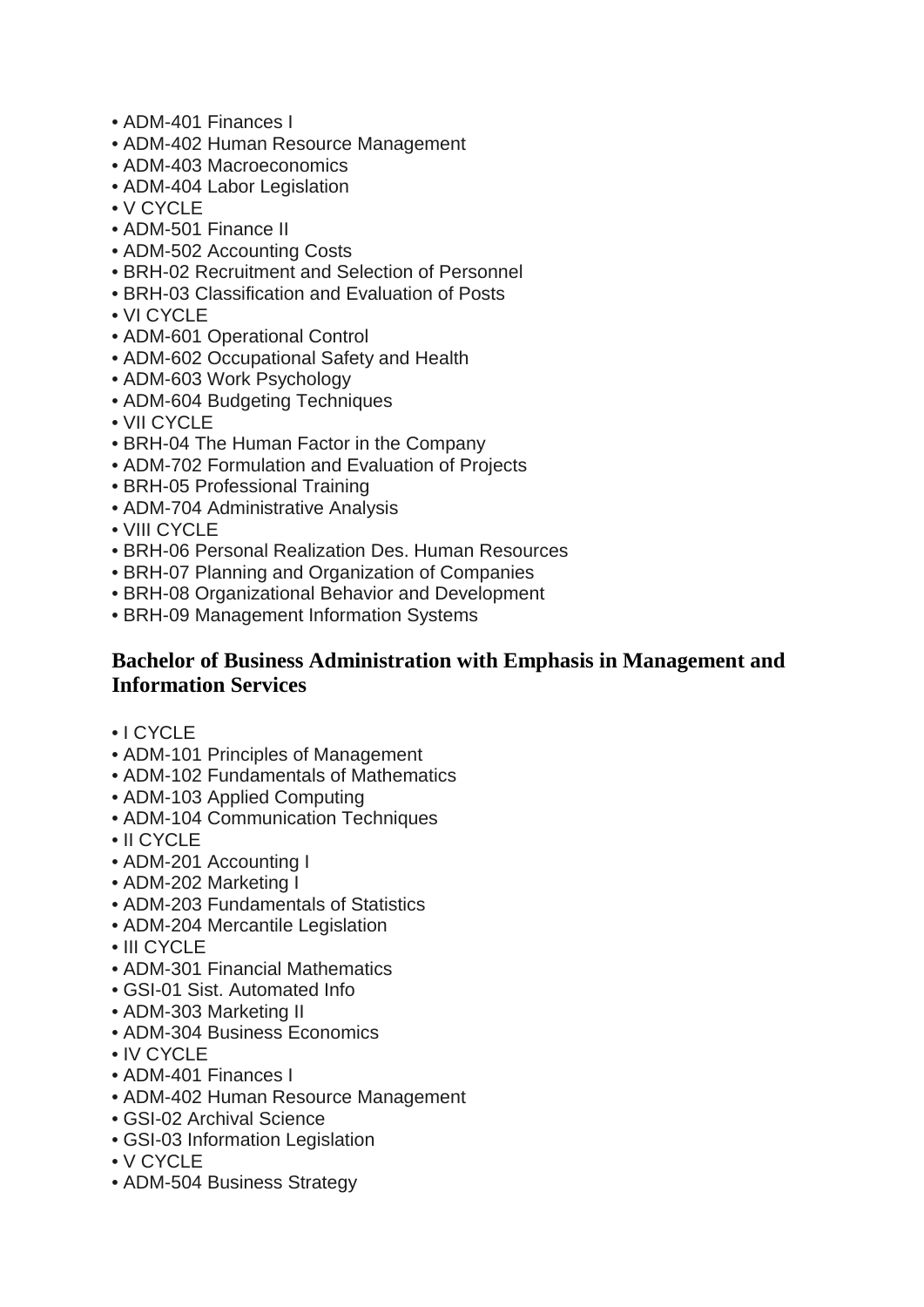- ADM-601 Operational Control
- ADM-602 Occupational Health and Safety
- GSI-04 Archival Processes and Techniques
- VI CYCLE
- GSI-05 Science of Library Science
- GSI-06 Information Management
- ADM-603 Work Psychology
- ADM-604 Budgeting Techniques
- VIl CICLO
- GSI-07 Library Processes and Techniques
- ADM-702 Formulation and Evaluation of Projects Adm.
- ADM-703 Purchasing and Inventory Control
- ADM-704 Administrative Analysis
- VIII CYCLE Capital Market
- ADM-801
- ADM-802 General Audit
- GSI-08 Eval. Documents for Information
- GSI-09 Library Processes and Techniques

#### **Bachelor of Business Administration with Emphasis in Transportation and Road Safety**

- I CYCLE
- ADM-101 Principles of Management
- ADM-102 Fundamentals of Mathematics
- ADM-103 Applied Computing
- ADM-104 Communication Techniques
- II CYCLE
- ADM-201 Accounting I
- ADM-202 Marketing I
- ADM-203 Fundamentals of Statistics
- ADM-204 Mercantile Legislation
- III CYCLE
- ADM-301 Financial Mathematics
- ADM-302 Accounting II
- ADM-303 Marketing II
- ADM-304 Business Economics
- IV CYCLE
- ADM-401 Finances I
- ADM-402 Human Resource Management
- ADM-403 Macroeconomics
- ADM-404 Physics
- V CICLO Labor Legislation
- ADM-501
- ADM-502 Finance II
- ADM-503 Accounting Costs
- TSV-01 Production Management
- VI CYCLE Operational Control
- ADM-601
- ADM-602 Occupational Health and Safety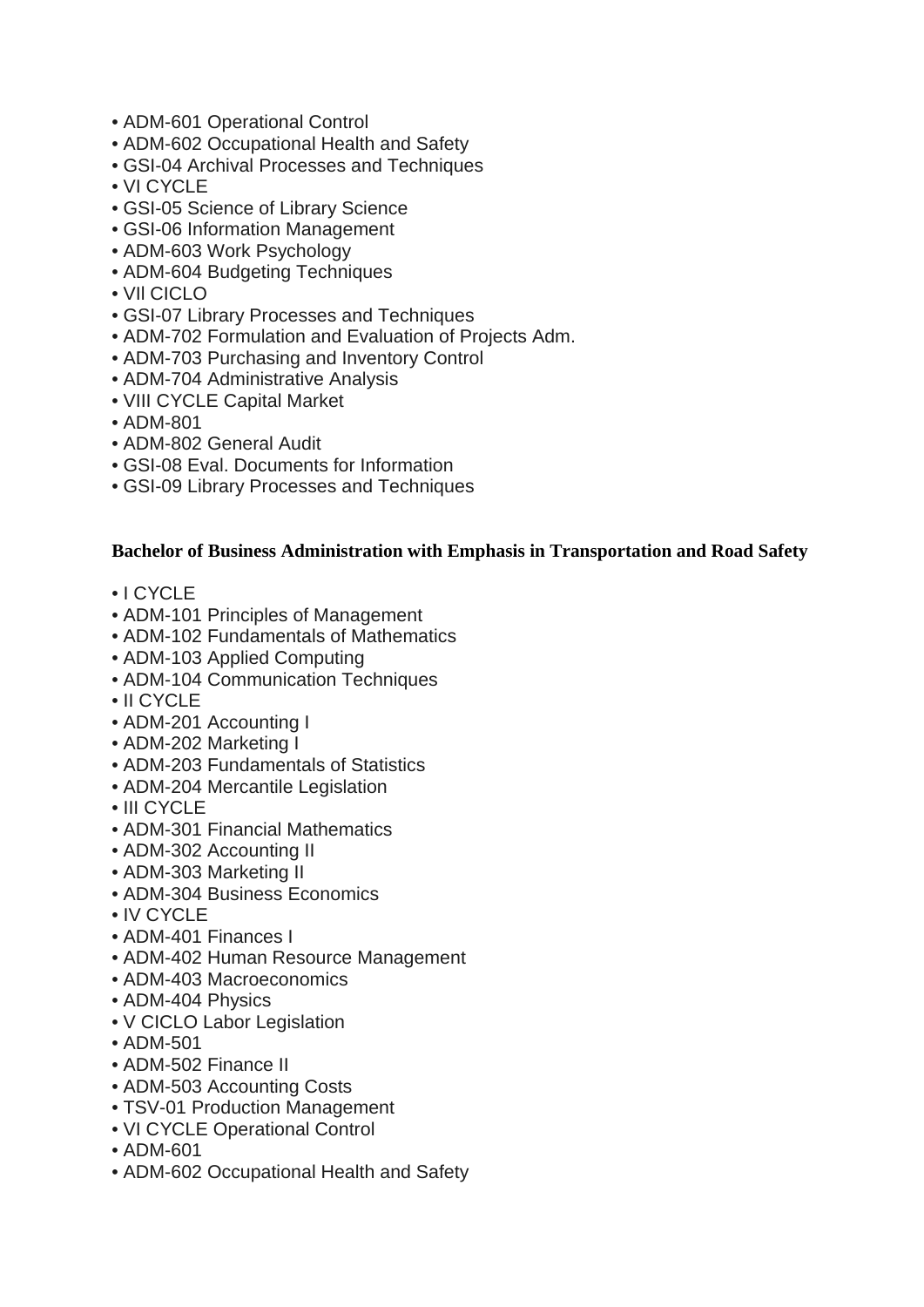- ADM-603 Work Psychology
- ADM-604 Budgeting Techniques
- VII CYCLE Social Psychology and Psychopathology
- TSV-02
- ADM-702 Formulation and Evaluation of Projects
- TSV-03 Land Transport Rules and Regulations I
- ADM-704 Administrative Analysis
- VIII CYCLE Road Safety and Transp. Automotive
- TSV-04
- TSV-05 Patrol, Intervention and Road Safety
- TSV-06 Rules and Regulations for Land Transport II
- TSV-07 Prevention and Investigation of Traffic Accidents

#### **Bachelor's degrees**

#### **Law degree**

- I CYCLE
- SJD-33 SPECIAL COMMERCIAL LAW
- SJD-34 SPECIAL CRIMINAL LAW
- SJD-35 PENAL PROCEDURE LAW I
- SJD-36 TAX LAW
- II CYCLE
- SJD-37 PENAL PROCEDURE LAW II
- SJD-38 PUBLIC INTERNATIONAL LAW
- SJD-39 CONSTITUTIONAL PROCEDURAL LAW
- SJD-40 AGRICULTURAL LAW
- III CYCLE
- SJD-41 NOTARY AND REGISTRAR LAW
- SJD-42 PRIVATE INTERNATIONAL LAW
- SJD-43 ADMINISTRATIVE PROCEDURAL LAW
- SJD-44 MARITIME LAW AND AIR

#### **Licenciatura Contaduría Pública | Bachelor's Degree in Public Accounting**

- I CYCLE
- LCP-101 Audit II
- LCP-102 Restatement of Financial Statements
- LCP-103 Audit by Compute
- LCP-104 Operational Audit
- II CYCLE
- LCP-201 Audit III
- LCP-202 Audit Statistic
- LCP-203 Internal Control
- LCP-204 Org. Tools for public accountants

#### **Licenciatura Administración Empresas | Bachelor Business Administration**

- I CYCLE
- LAD-101 Advanced Finance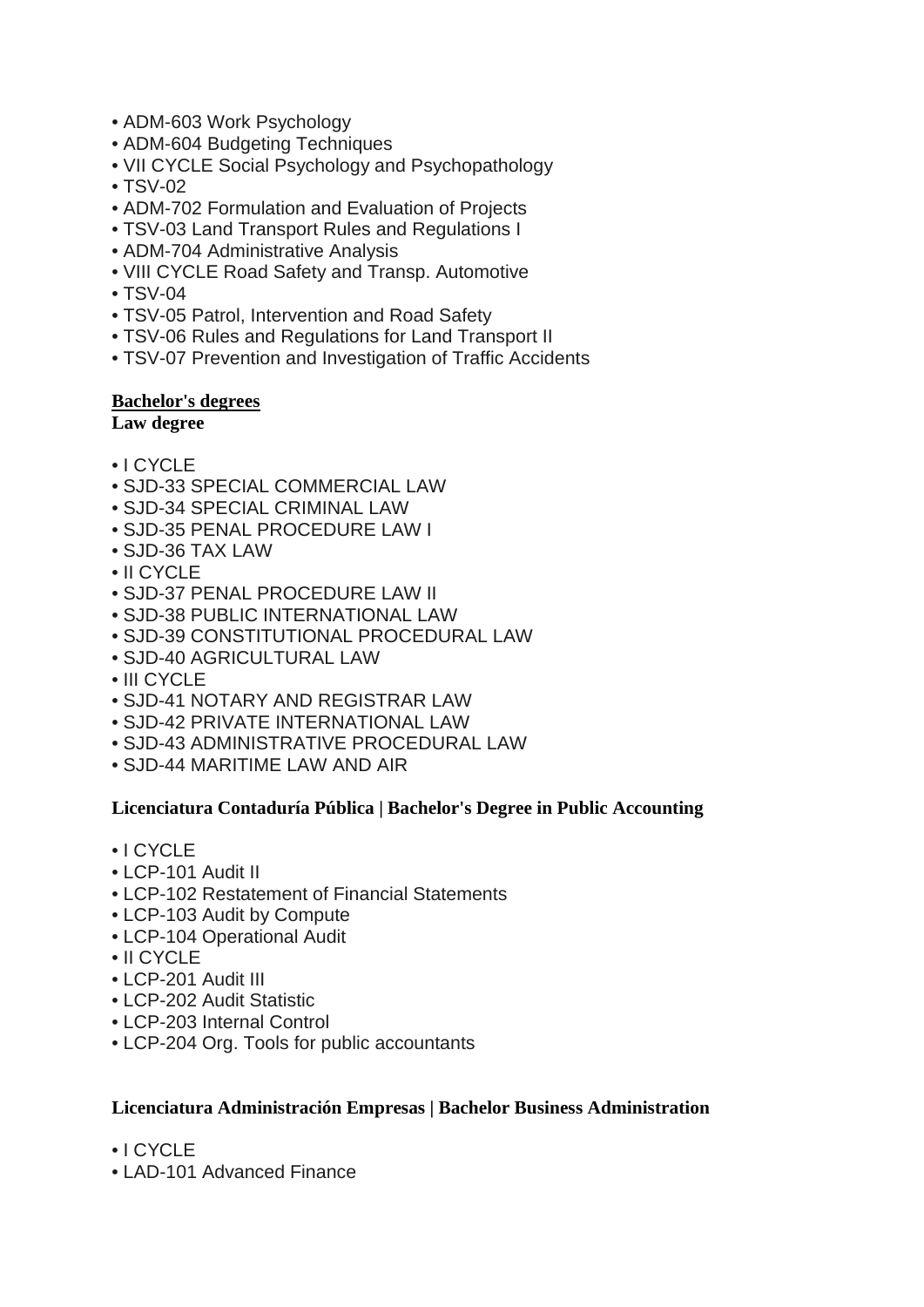- LAD-102 Productivity
- LAD-103 Organizational Culture
- LAD-104 Public Administration
- II CYCLE
- LAD-201 Management Economics
- LAD-202 Financial Institutions Administration
- LAD-203 Applied Marketing Strategies
- LAD-204 International Marketing

#### **Licenciatura Administración Empresas con Énfasis en Recursos Humanos | Bachelor of Business Administration with Emphasis in Human Resources**

- I CYCLE
- LAD-101 Advanced Finance
- LAD-102 Productivity
- LAD-103 Organizational Culture
- LRH-10 Human Resource Management
- II CYCLE
- LRH-11 Wage Management
- LAD-104 Public Administration
- LAD-201 Management Economics
- LAD-204 International Marketing

#### **Licenciatura Administración Empresas con Énfasis en Gestión y Servicios de Información |**

#### **Bachelor of Business Administration with Emphasis in Management and Information Services**

- I CYCLE
- LAD-101 Advanced Finance
- LAD-102 Productivity
- LAD-103 Organizational Culture
- GSI-10 Information Management II
- II CYCLE
- LAD-201 Management Economics
- LAD-202 Financial Institutions Administration
- G51-11 Evaluation of Automated Information Systems
- LAD-204 International Marketing

#### **Licenciatura Administración Empresas con Énfasis en Transporte y Seguridad Vial | Bachelor of Business Administration with Emphasis in Transportation and Road Safety**

- I CYCLE
- LAD-101 Advanced Finance
- LAD-102 Productivity
- LAD-103 Organizational Culture
- LAD-104 Public Administration
- II CYCLE
- LAD-201 Management Economics
- TSV-08 Didactics of Road Safety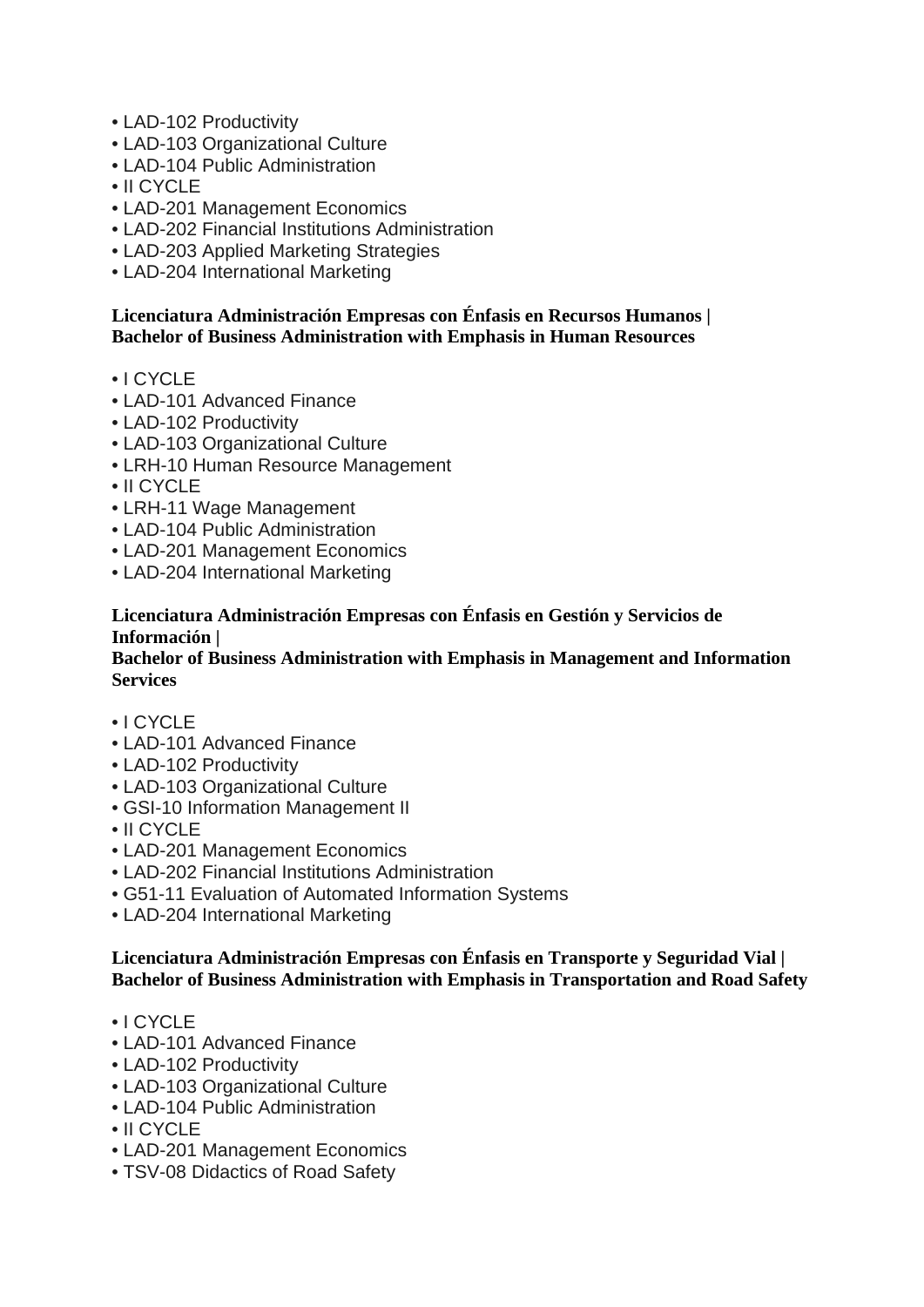- TSV-09 Information Management
- LAD-204 International Marketing

## **Masters**

## **Master of Business Administration with Emphasis in Labor Relations**

- I CYCLE
- MAE-001 Administration Seminar
- MAE-002 Management and Strategic Planning
- MAE-003 Financial Accounting
- MAE-004 Computer Applications
- II CYCLE
- MRL-101 Human Development Paradigms
- MRL-102 Work Psychology
- MME-103 International Trade
- MRL-104 Group Techniques
- III CYCLE
- MRH-201 Employment Production and Wages
- MRL-203 Labor Relations and Conflict Resolution
- MRL-204 Decision Making Techniques
- MRL-301 Business Integration and Development
- IV CYCLE
- MAE-302 Business Law
- MRL-303 Research Methods
- MRL-401 Social Security
- MRL-402 Intervention Techniques and Best Company
- V CYCLE
- MAE-403 Techniques of Research and Communication in the Company

#### **Master of Business Administration with Emphasis in Human Resources.**

- I CYCLE
- MAE-001 Administration Seminar
- MAE-002 Management and Strategic Planning
- MAE-003 Financial Accounting
- MAE-004 Computer Applications
- II CYCLE
- MRH-101 Human Resources and Business Management
- MAE-102 Management Statistics
- MME-103 Psycho-Sociology of Work
- MRH-104 Technological Innovation and Productive Modernization
- III CYCLE
- MRH-201 Strategic Human Resources Planning
- MRH-202 Information Systems applied to Human Resources
- MAE-301 Estruc. And Organizational Processes
- MAE-204 Project Formulation and Evaluation
- IV CYCLE
- MRH-302 Business Environment and Sustainability
- MRH-303 Conditions and Work Environment
- MAE-303 Research Methodology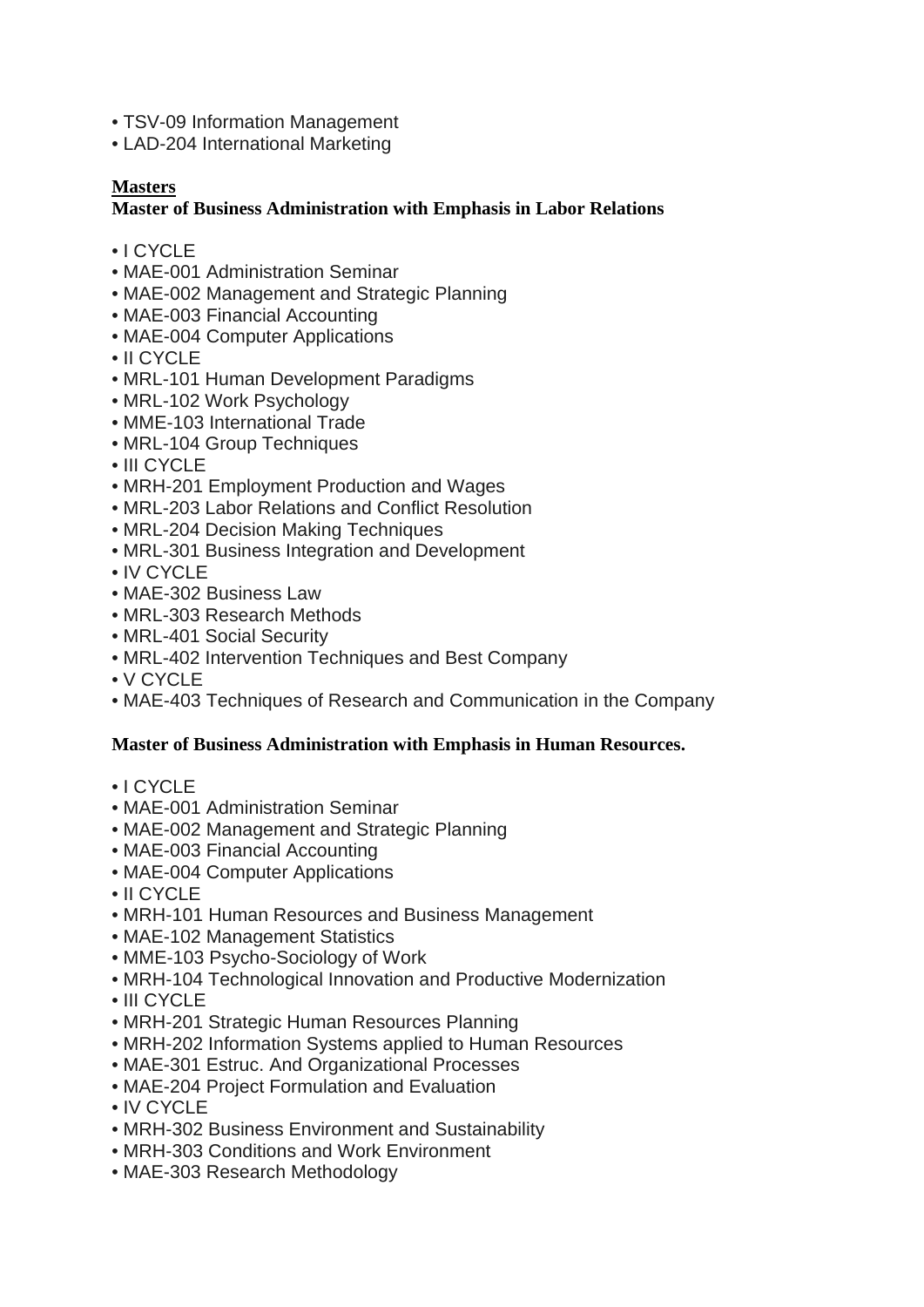- MRH-401 Employment Productivity and Wages
- V CYCLE
- MAE-401 Business Law
- MAE-403 Research and Business Communication Techniques

## The rest of the Diplomas are offer as Own Title



[https://en.wikipedia.org/wiki/Own\\_title](https://en.wikipedia.org/wiki/Own_title)

# Own title

From Wikipedia, the free encyclopedia

**Own title** or **Private title** is an academic degree or academic title awarded and accredited by the educational institution that issues it after the successful completion of a course of study of that institution, but is not further regulated.

This term is usually used to refer more specifically to some distinctions of university rank, usually of [postgraduate,](https://en.wikipedia.org/wiki/Postgraduate) whose approval has not been regulated by the government of the country in which the academic institution that emits it is located.

#### **Contents**

[hide]

- [1Costa Rica](https://en.wikipedia.org/wiki/Own_title#Costa_Rica)
	- o [1.1Master's degree as a degree](https://en.wikipedia.org/wiki/Own_title#Master.27s_degree_as_a_degree)
- [2References](https://en.wikipedia.org/wiki/Own_title#References)
- [3External Links](https://en.wikipedia.org/wiki/Own_title#External_Links)

# [Costa Rica](https://en.wikipedia.org/wiki/Costa_Rica)ledit

|  | UNIVERSIDAD SAN JUAN DE LA CRUZ<br>Concrete Andrew Comp |  |
|--|---------------------------------------------------------|--|
|  |                                                         |  |
|  | Julio Perez                                             |  |
|  | Doctorado Universitario                                 |  |
|  | En Matemática Financiera                                |  |
|  |                                                         |  |
|  |                                                         |  |

Diploma of an *Own title* of the [Universidad San Juan de la Cruz](https://en.wikipedia.org/wiki/Universidad_San_Juan_de_la_Cruz) (In Financial Mathematics) *.*

The word "University" is not allowed to be freely used by commercial entities, etc. Only institutions established through CONARE  $\text{m}$  (for Public Universities) or CONESUP  $\text{m}$  (for private universities) within the Ministry of Public Education in [\[3\]](https://en.wikipedia.org/wiki/Own_title#cite_note-3) [Costa Rica.](https://en.wikipedia.org/wiki/Costa_Rica) For full-time, on-site, Spanish-language studies in Costa Rica, there is the possibility that Costa Rican Universities may request additional approval from CONESUP Programs of study that are not compulsory and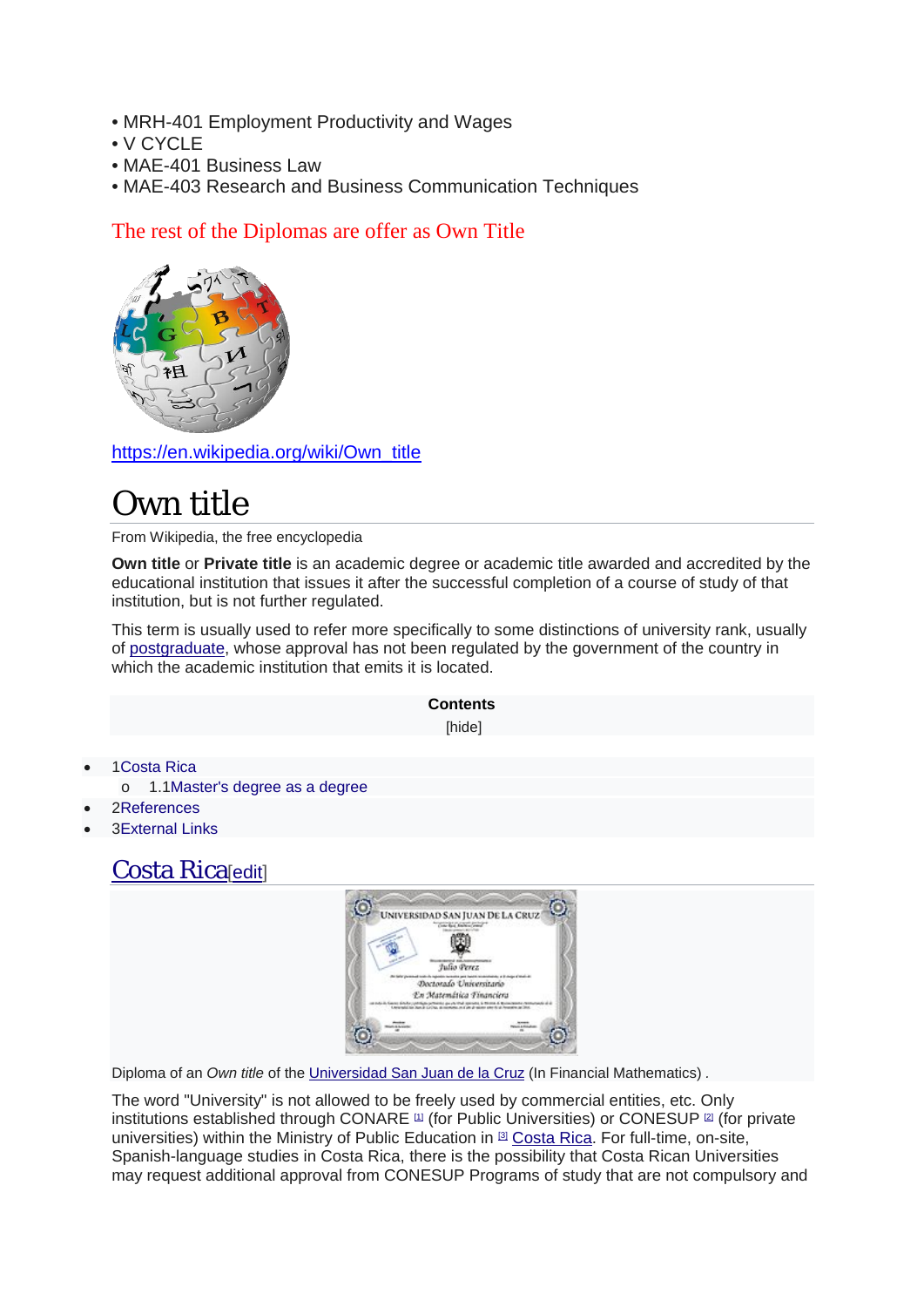can not be obtained in International study programs, in Line and leave the country in cooperation with other learning providers.

SINAES  $41$  is a (and not "the") accreditation body of Costa Rica. It is voluntary. Mandatory in Costa Rica is the establishment of a University, either through CONESUP for private universities or CONARE for public universities. SINAES on its website clarifies: To achieve this, University and University degrees voluntarily submit to a rigorous evaluation of their curriculum, faculty and infrastructure, among many other aspects. Costa Rica also prescribes in Article 79 of the Constitution of the Republic that the approved private universities of the country are free to offer Academic Programs (and degrees emanated) without the need for new procedures in case of cooperation with foreign educational providers.

The Ministry of Education in Costa Rica, under the CONESUP brach, explain their system in the next article [\[5\]](https://en.wikipedia.org/wiki/Own_title#cite_note-5)

=== PhD as own degree === A *PhD* of its own title must overcome a more flexible and diversified internal normative process (in the university itself). Its officiality comes from the guarantee of being a title that has surpassed in turn all the normative and quality controls of a public University.



Diploma of a *Own title* of the Complutense University of Madrid ( *University Specialist* ).



*Example of a diploma from a [Portuguese](https://en.wikipedia.org/wiki/Portugal) [university](https://en.wikipedia.org/wiki/University) in A4 size paper*

SJDLC as established by the [Organic Law of Universities].

=== [Spain](https://en.wikipedia.org/wiki/Spain) === , in response to the great demand for specialized education of a practical nature in addition to the offer of official higher education, universities and business schools can establish another type Of courses that include masters, diplomas and degrees of expert / specialist, certified by diplomas and own titles, based on internal regulations, unlike university degrees.

#### **Master's degree as a degree**[\[edit\]](https://en.wikipedia.org/w/index.php?title=Own_title&action=edit§ion=2)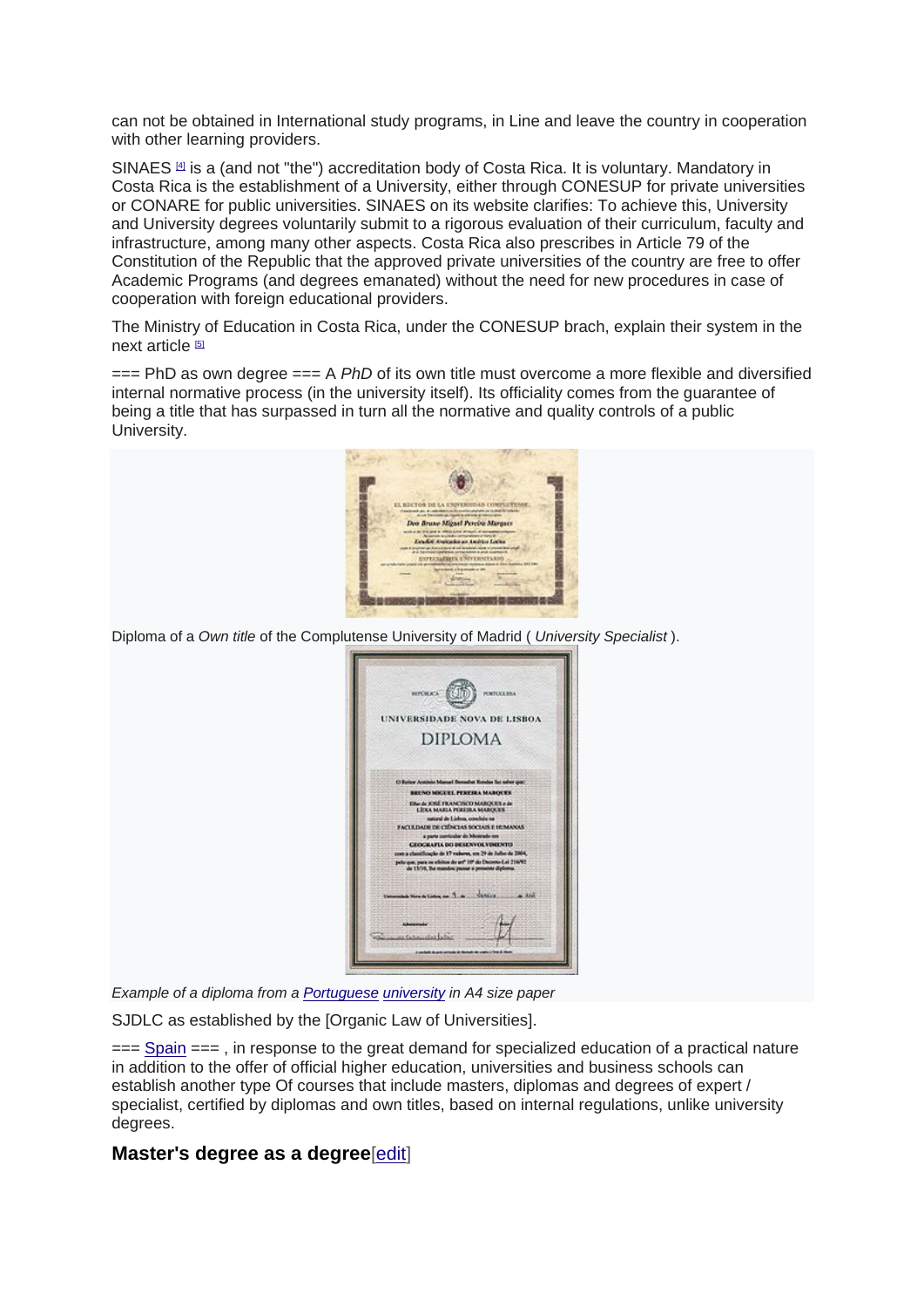A ' 'Masters' *of their Own title must overcome a more flexible and diversified internal normative process (in the university itself).* Its officiality comes from the guarantee of being a title that has surpassed in turn all the normative and quality controls of a public university. The regulation, therefore, of this type of own titles is dictated by the educational institutions. However, this type of education is not approved, and therefore can not benefit from agreements or agreements of validation, although in the workplace are equally recognized. Unlike the [official master's degrees,](https://en.wikipedia.org/wiki/Master%27s_degrees) the master's degrees themselves are additional non-regulated training programs.

These degrees usually accredit a non-doctoral training process and recognize a qualified level of training higher than that of degree. It is for that reason, that to access to an own masters, of general form, it is necessary to possess the title of Academic Degree or its equivalent in the current degrees [\(Licentiate,](https://en.wikipedia.org/wiki/Licentiate) [Architect,](https://en.wikipedia.org/wiki/Architect) [Engineer\)](https://en.wikipedia.org/wiki/Engineer), and in certain cases, a [Diploma](https://en.wikipedia.org/wiki/Diploma) or [Engineering.](https://en.wikipedia.org/wiki/Engineering) They are designed to offer a type of training according to the demands of society. That is to say, a more flexible and diversified training offering professional, academic or updating of knowledge according to the demands of "Learning à la carte" advocated by the European Higher Education Area.

In order to avoid this ambiguity, in [Spain](https://en.wikipedia.org/wiki/Spain) it is usually called an official master's degree or university master's degree to the studies of masters approved according to the [European Space of Higher Education] and own masters to the not further regulated ones.

=== University Diploma === It is very similar to the *University Master's Degree* , But with the difference of having a lower educational load. In some cases, such as the Group of 9 Universities, [\[6\]](https://en.wikipedia.org/wiki/Own_title#cite_note-6) the subjects taken to obtain the diploma are official subjects of free configuration that, besides allowing to acquire a homogeneous knowledge in a given field through Shared Virtual Campus , Are valid credits and recognized for the students in their official degree degrees or equivalent. In other cases, the subjects studied, as well as the academic content of the courses to obtain the "University Diploma", are independent of the official curricula, and therefore have their own curriculum.

Some of these diplomas are aimed at providing basic knowledge to successfully address the issues of certain types of opposition.

 $==$  University expert  $==$  They are oriented to university graduates of first and second cycle and, exceptionally, professionals who meet the minimum requirements of access to official university studies as long as they are professionals directly related to the Specialty of the title itself. They approach subjects in any branch of knowledge with a view to their application in professional activities. The duration of an expert program can be from a few months to a year, that is to say, according to the new credit system its teaching load would be between a minimum of 20 and a maximum of 40 credits.

=== University Specialist === It is very similar to the *University Expert* .

Some universities distinguish them in order to offer programs of the same subject with different level of exigency when it comes to the access.

Thus, to be accepted in a *University Specialist* is sufficient if it meets the requirements of access to the University.

Like the *University Expert* , the *University Specialist* is aimed at professional development and specialization.

Likewise, the duration of this type of postgraduate moves in a wide range, from a minimum of 200 to a maximum of 400 hours.

# References[\[edit\]](https://en.wikipedia.org/w/index.php?title=Own_title&action=edit§ion=3)

- 1. **[Jump up^](https://en.wikipedia.org/wiki/Own_title#cite_ref-1)** [Consejo Nacional de Rectores | CONARE | In Spanish](https://www.conare.ac.cr/)
- 2. **Jump up**<sup>^</sup> [Ministerio de Educacion Publica | CONESUP | In Spanish](http://www.mep.go.cr/conesup)
- 3. **[Jump up^](https://en.wikipedia.org/wiki/Own_title#cite_ref-3)** [Ministerio de Educacion Publica | MEP | In Spanish](http://www.mep.go.cr/)
- 4. **[Jump up^](https://en.wikipedia.org/wiki/Own_title#cite_ref-4)** [Sistema Nacional de Acreditación de la Educación Superior | SINAES | In Spanish](http://www.sinaes.ac.cr/)